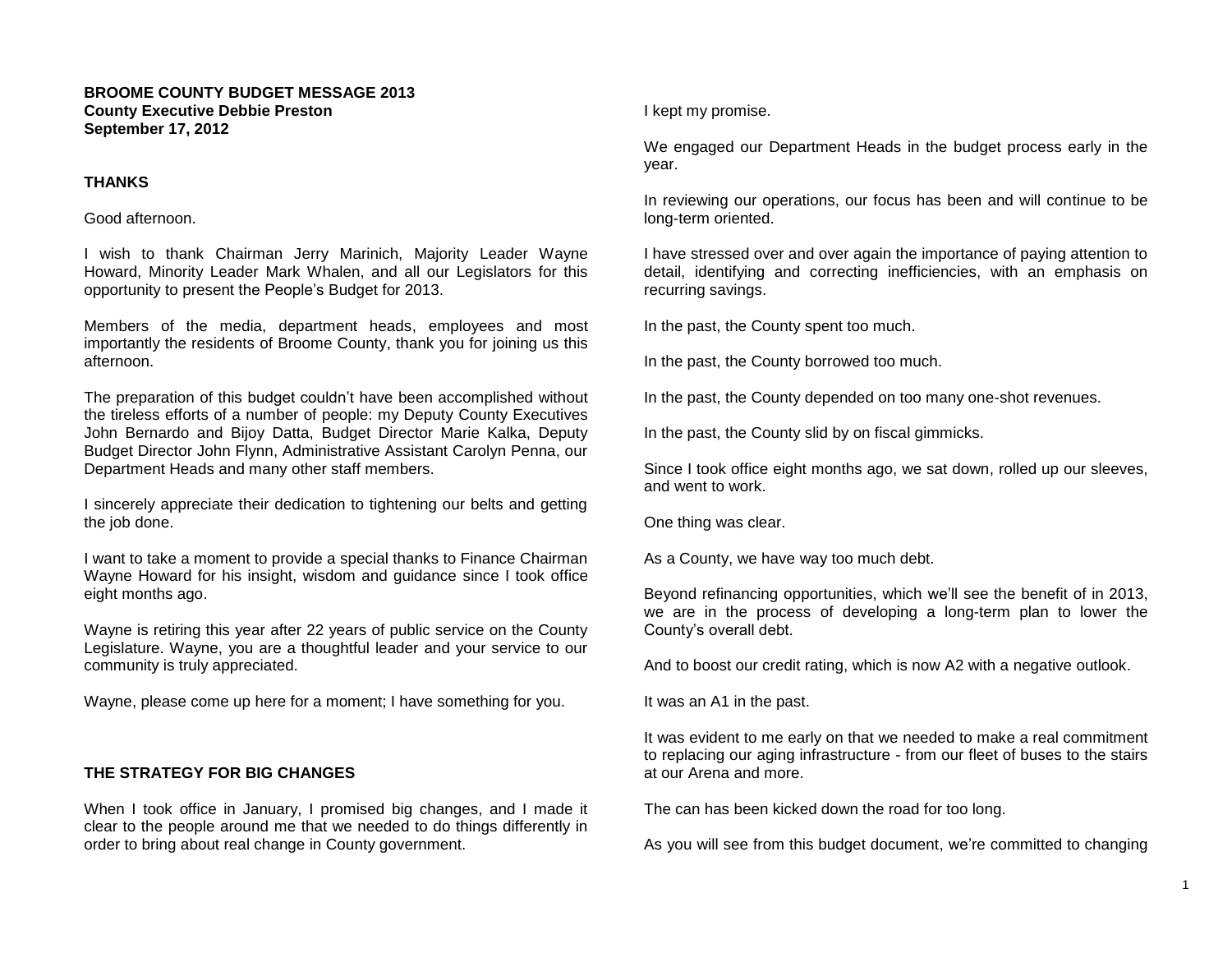this mindset.

We can't afford not to.

One big win we scored recently is a \$2.24 million federal grant for seven new buses.

I'd like thank Chairman Jerry Marinich for his exceptional work pushing our federal representatives to help secure this funding.

## **BUDGET PROCESS**

A budget of this magnitude – more than \$365 million – requires a lot of input from many different sources.

As I stated earlier we engaged our departments early in the process for budget and capital planning purposes.

As County Executive, I personally participated in most of the work sessions.

I had to understand the financial aspects of their operations and the challenges they face as a result of changes we proposed.

You have to know what's going on, what works, and what doesn't, to write a smart budget.

You know, I kind of liked filling potholes with the Highway Department guys….

Unlike in the past, I felt it was imperative to meet with both sides of the aisle to give them a snapshot of what I would be rolling out.

I want to thank Chairman Jerry Marinich, Majority leader Wayne Howard and Legislator Dan J. Reynolds, and also Minority Leader Mark Whalen and Legislator Dan D. Reynolds for meeting with us to discuss some of what I would be speaking about today.

I believe in working as a TEAM because Together Everyone Accomplishes More.

## **THE RESULTS**

Working together gets results.

When I ran for office last year, I pledged to hold the line on taxes.

I know that the people of Broome County can't afford to pay a penny more.

We've established a fiscal plan that brings about real change, identifies and corrects inefficiencies, ensures recurring savings, and pays attention to the details.

So what about that pledge to hold the line?

Well, I kept my promise.

Today, I'm proud to tell you that the increase for property taxpayers in Broome County for 2013 will be ZERO PERCENT.

## **THE RAW NUMBERS**

A lot of politicians use vague language and broad terms when they make big speeches.

Well, I'm not a politician, and I don't like the status quo.

I like to say it how it is.

So, how did we get to zero?

Let me run the numbers for you.

Total Appropriations for 2013 are budgeted at \$365.8 million.

Our Countywide full-time employee headcount will be 1,546 in 2013, compared to 1,575 in 2012.

Revenue for 2013 is projected at \$292.9 million.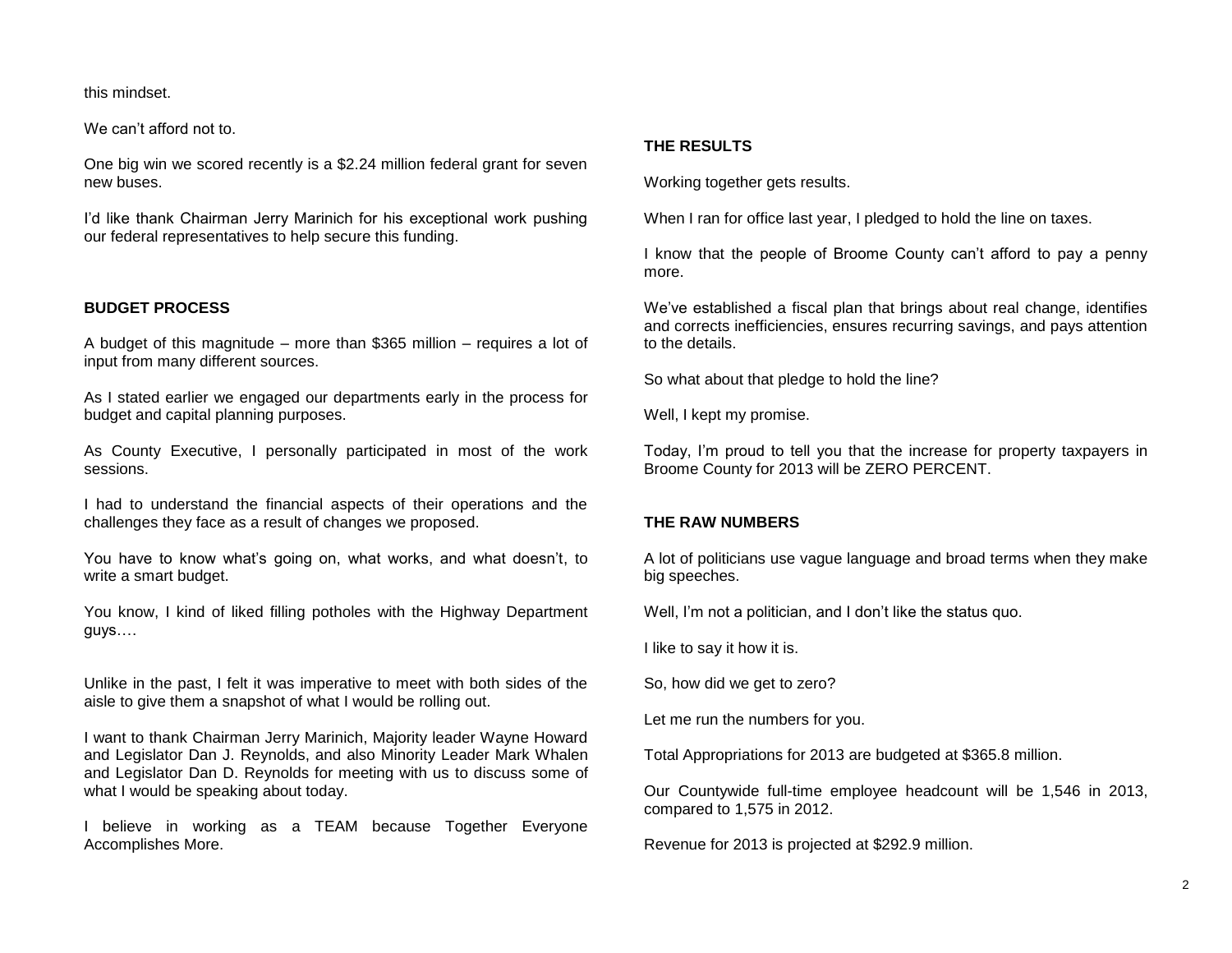The local Tax Levy is budgeted at \$67.9 million, which results in a ZERO PERCENT increase in property taxes.

It wasn't easy.

But we delivered.

And we were conservative in getting there.

A large portion of the County's revenue comes from Sales Tax.

My budgeting style is cautious so we're anticipating a conservative growth in sales tax of 1.5%, for a total of \$79.1 million.

Good management dictates growing Reserve Funds, or as I call them Rainy Day Funds.

We heard last week from our Auditors that certain parts of the County Fund Balance are in good shape – like the one that exists for our employees' health insurance, and reserve accounts which are reserved for specific purposes and cannot be touched for general fund expenditures.

But a true Rainy Day Fund is different than these restricted accounts.

And it's different than one-time unexpected revenues like the Sales Tax boost we saw as a result of last year's flood.

Unfortunately, on numerous occasions in the past the County has depleted its fund balance and had no true Rainy Day Fund to draw on.

That caused fiscal stress and led to poor management decisions.

This budget strengthens the County's fund balance to 11.8% of the 2013 property tax levy.

For the future, I've set a goal of boosting our reserves to between 15% and 20% of the levy so we'll be prepared for possible economic downturns or emergencies.

As you review the numbers in this budget, you'll see that our retirement costs are growing by \$2.1 million with contributions totaling \$20 million

## for 2013.

You will also see that the costs associated with our correctional facility, which is a mandated service, have grown by \$1.4 million year over year. We recognize the problems associated with the corrections business and are developing a plan to address these problems.

Total mandated costs are \$235.5 million while non-mandated costs are \$129.6 million.

These costs are a tough burden to carry.

But we can't change what the State mandates.

And we can't change most of what past County Administrations negotiated into public employee contracts – though I might try…. *(comic relief)*

The meaning of these circumstances is clear.

We control so little of the overall budget that our decisions need to be laser focused, and any revenue generators or cost saving measures must be recurring in nature.

No more one-shot fiscal gimmicks.

# **RECURRING SAVINGS, EVERY YEAR**

You may be wondering, "What about the deficit that we started with?"

Here's how we took care of it.

The key to addressing the challenges of a growing cost structure is increasing revenues and decreasing expenses – on a recurring basis.

We've been getting it done, and here are a few examples.

When I ran last year, I promised to cut my own salary and the salaries of my appointees by 5%.

It wasn't popular with everyone.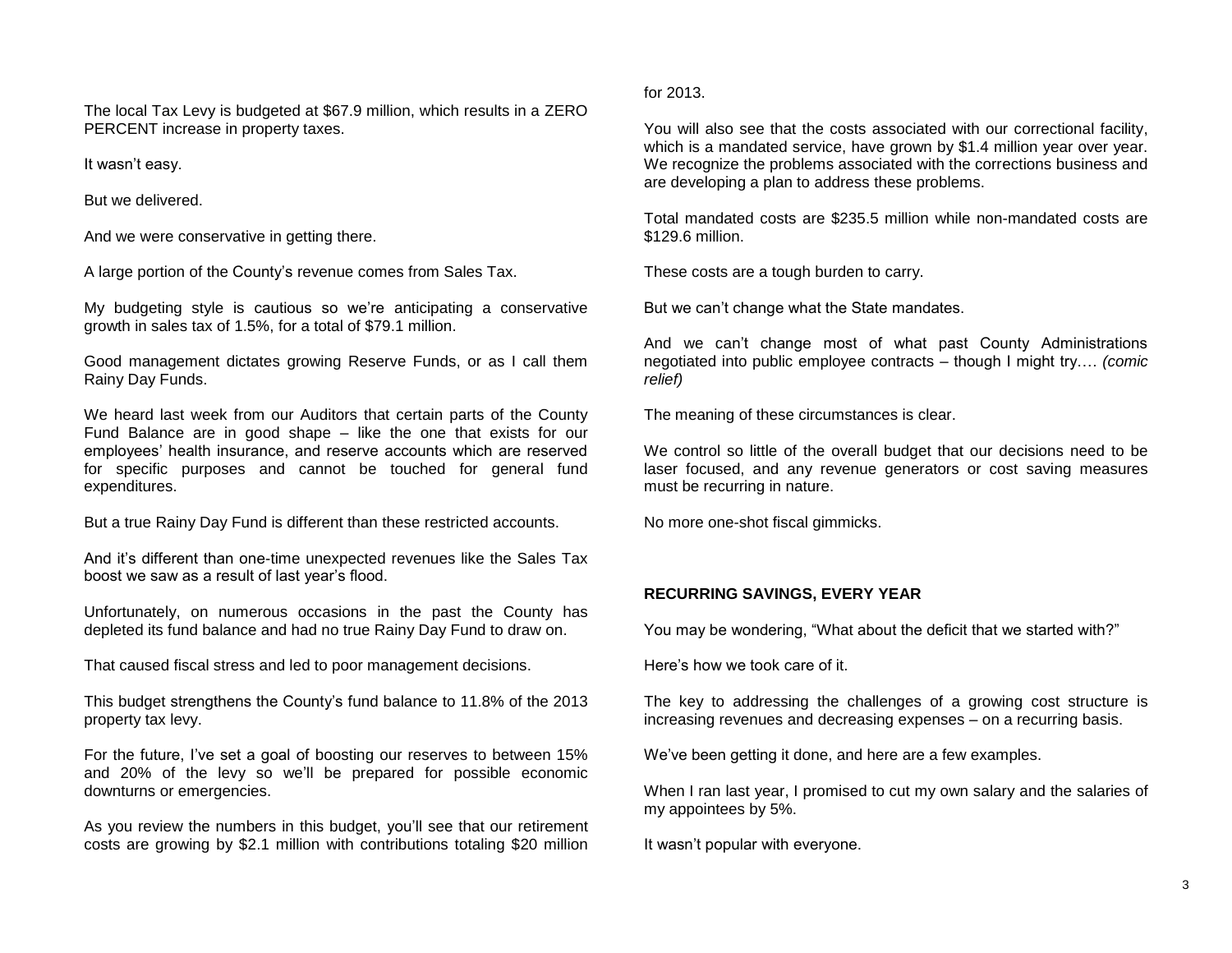But I believe that good managers lead by example.

So, in partnership with our Republican Legislators, we delivered a cut for 64 top managers to save \$364,000 every year.

In addition, administrative salaries have no raises in this budget, which means an additional recurring savings of \$361,000 every year.

And I was just getting started.

Broome County has a large and aging fleet of vehicles, and our cost of maintenance and repairs rises every year.

To begin to address this problem, we took action.

I eliminated vehicles for my deputies and myself.

We eliminated take home privileges for a number of employees and we implemented a Regular Driver program.

We sold 10% of the vehicle fleet.

These actions will result in recurring savings of \$80,000 every year.

And I was **still** just getting started.

In June, we offered a retirement incentive plan for eligible employees.

63 people took advantage of this plan, which will deliver \$760,000 in recurring savings every year.

And, with two of our department heads retiring, we're making things more efficient.

We're moving management of the Purchasing Department under the Office of Management and Budget, and we plan to merge the operating aspects of our Parks Department and Youth Bureau.

And we're changing the County Charter to make this merger of positions permanent.

Less managers, more efficient operations.

But we **still** weren't done.

Early this year, we identified several departments that were paying rent for space.

We identified the needs of these departments and modified a building already owned by the County.

And we announced that we will move Records and Elections storage from rented space into this County-owned facility.

Our actions will result in recurring savings in excess of \$100,000 every year.

And I assure you, I'm not done yet.

But I wasn't alone in making big changes.

We have an innovative group of Department Heads and supervisors who, when put to the challenge, can and will deliver in big ways.

At the Landfill, we scored new recycling contracts resulting in recurring savings of \$400,000 every year.

In the Security Division, we reduced full-time staff and got down to business with razor sharp scheduling - without compromising safety.

This resulted in a recurring savings of \$371,000 every year.

In the Department of Social Services, we reinstituted the "Work First" approach to safety net applicants resulting in recurring savings of \$640,000 every year.

And in Probation's Juvenile Unit, we combined our JD group with our PINS group, resulting in the defunding of 4 positions for a recurring savings of \$281,000 every year.

As we approach 2013 and beyond, we'll continue to identify areas where revenue can be enhanced and where expenses can be reduced on a recurring basis.

It's about the long-term; not short-term gimmicks.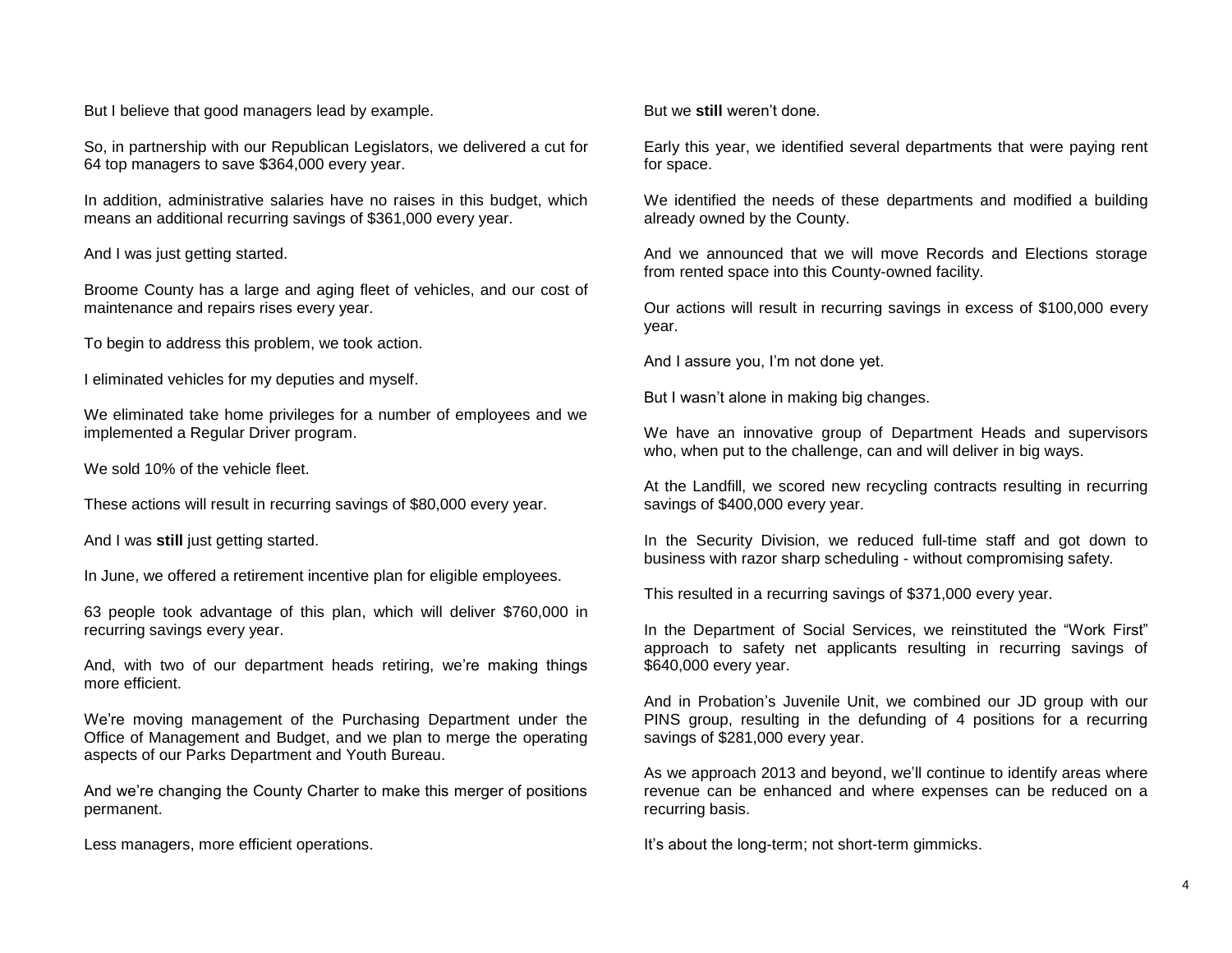#### **CAPITAL PLANNING**

Accompanying the budget each year is our Capital Improvement Plan.

It's where our debt comes from.

It's also where our debt problem comes from.

This plan is traditionally developed by our Budget office based on requests made by department heads.

The plan is submitted to a committee, which modifies and approves the final plan.

In talking with the members of this committee, it was obvious that too little time is spent during the year managing its implementation.

We're talking about the management of millions and millions and millions of borrowed dollars.

We need more focus!

So we're making another big change to the status quo.

In order to ensure that we adhere to the plan and continue to properly invest in infrastructure, Chairman Marinich and I have agreed to meet monthly, instead of once per year, with the committee to review projects and keep things moving.

Thank you, Jerry, for your help and insight on this issue.

## **PARTNERSHIPS**

Partnerships are a critical piece of my agenda.

Several weeks ago we announced an exciting partnership that includes Broome County, the IDA, and Binghamton University for our new proposed Job Creation Incubator.

Along with Binghamton University President Harvey Stenger and other local leaders, now we're taking meaningful action.

### **DEBT MANAGEMENT**

Over the past several years, Broome County borrowed \$20 million annually just to meet its current financial obligations.

This borrowing took the form of Tax Anticipation Notes carrying a term of one year.

Simply put, the County was living beyond its means.

The County was borrowing money to pay its bills.

This has to change!

Under my budget, we're shrinking the County's borrowing to \$15 million, and we're shrinking the term to seven months.

This action will deliver an annual savings of \$275,000.

And we're going to keep shrinking it until it's gone.

We've also done what we could to refinance debt to save money.

I did it in Conklin and I'm doing it for Broome County.

We took \$16.1 million in long-term debt and refinanced it with more favorable terms.

This action will deliver an average recurring savings of \$750,000 every year.

The County has been high on debt.

This too has to change!!

Through hard work, innovative thinking and deliberate action, we can and we will correct this problem.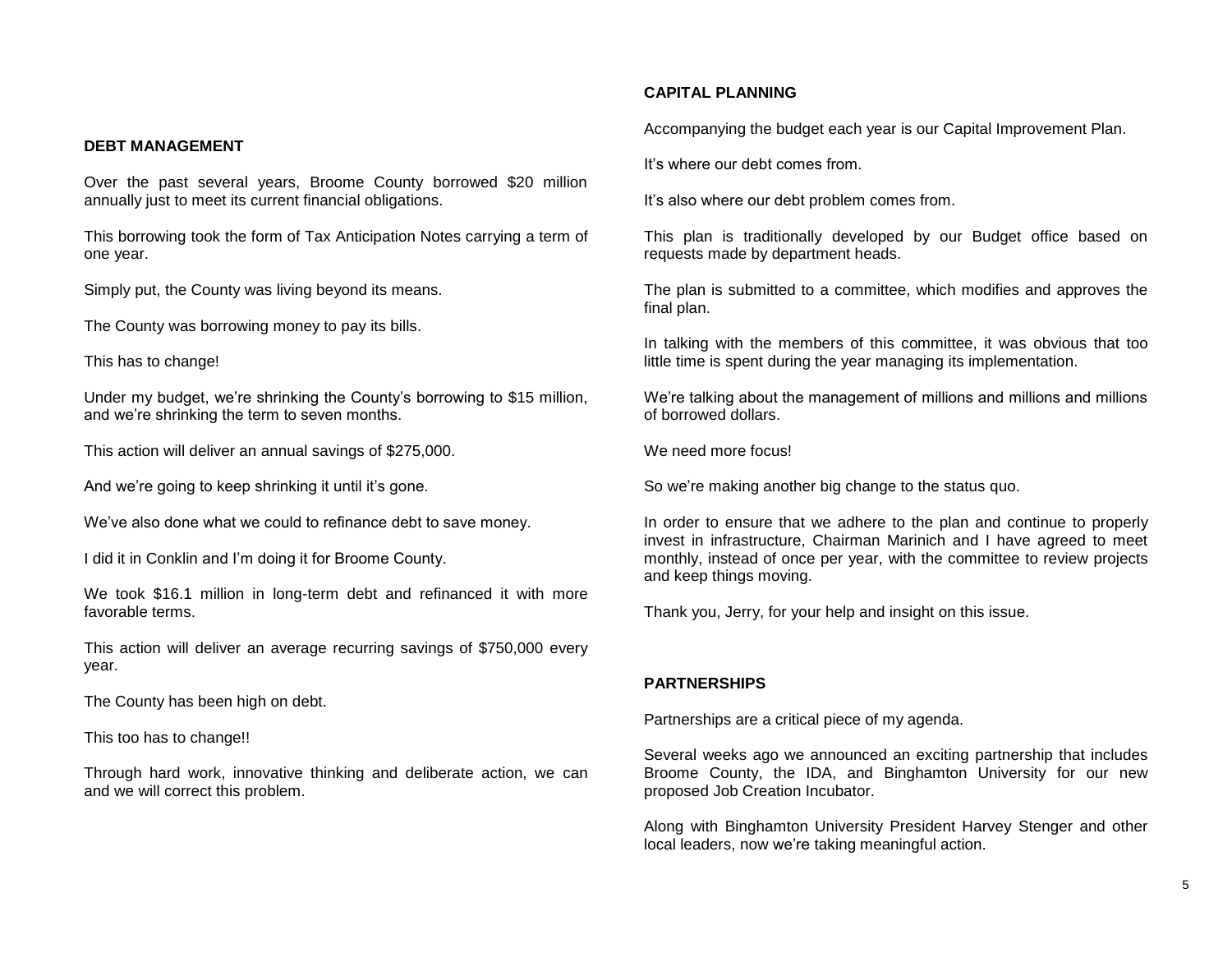This \$20 million Job Creation Incubator will get done and it will create new companies and new jobs.

I've learned a lot by visiting more than 50 different businesses throughout Broome County over the last eight months.

Business owners have been forthright in describing the challenges they face and the obstacles to growth.

In my opinion, government's role isn't to create jobs; we're here to stimulate the environment for job creation.

That includes partnerships which result in developing projects like the Job Creation Incubator, promoting training for job seekers and local employers, and providing efficient government that doesn't raise taxes on our job producers, and making sure we have an inventory of shovel ready sites for development.

Some day in the not too distant future, I envision five new companies with technology created at Binghamton University, with a product that was developed at the Job Creation Incubator, buying real estate at a brownfield site in Binghamton, Johnson City, Endicott or elsewhere in Broome County.

We're pleased to see substantial projected student growth at our colleges as these fine institutions serve as an economic engine for our community.

We're ready to partner with these schools in an effort to keep our young people here in Broome County.

We can get it done.

Other partnerships are helping Broome County, too.

Recently we announced an exciting public/private partnership between Broome County Stop DWI and Mirabito Energy Products.

Mirabito will be our Host Sponsor of the annual Stop DWI Holiday Classic basketball tournament.

This new public/private partnership will ensure the continuing success of

this important local event.

But it will also allow Stop DWI staff the opportunity to invest more time in delivering the "Don't Drink and Drive" message to our kids.

And, oh yeah, this partnership will result in annual recurring savings of \$50,000 to boot.

# **TOUGH DECISIONS**

This budget was full of tough decisions as we face challenging times.

We all have our favorite contract agencies.

These are the community organizations - non-profits – that the County has supported for years.

The goal has been to fund them from the revenue generated by out-oftown visitors through the Hotel / Motel Tax on hotel rooms.

I believe Broome County needs to maintain its commitment to funding these important community organizations.

However, I was startled when I took office to find out property tax revenue has been subsidizing our contract agencies for years.

As hard as this is, it has to change.

We have to deliver cleaner budgeting.

Rather than play favorites, I propose to cut funding for all contract agencies by 4.4%, which keeps total funding under the Hotel / Motel tax Threshold.

No more stealing from Peter to pay Paul.

## **SALES TAX FAIRNESS**

As a Town Supervisor, I was not happy when the County changed its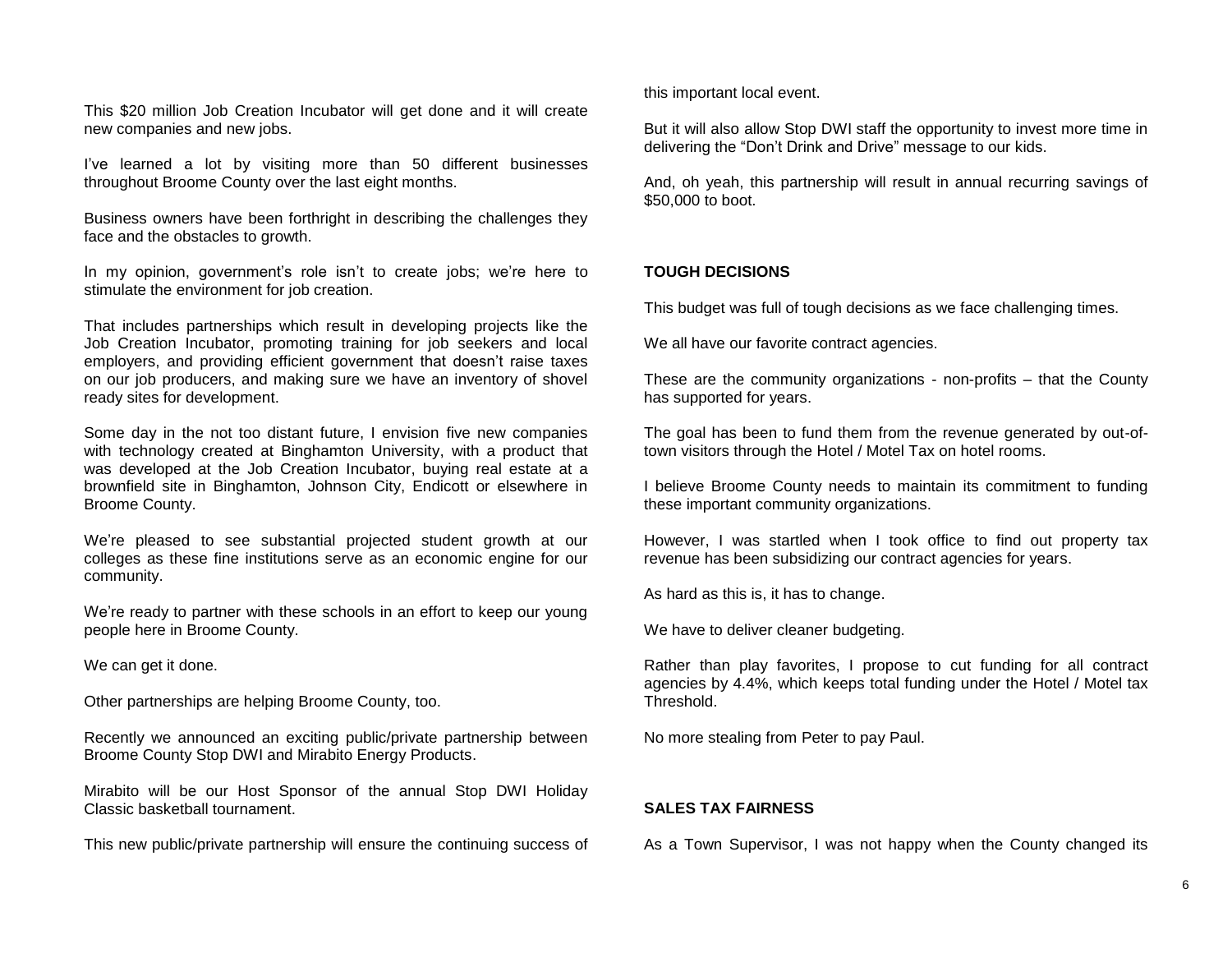sales tax sharing formula.

It used to be a 50-50 split.

I've promised that I would bring fairness back to this formula.

I remain committed to doing this.

Although I'd love to immediately go back to a 50-50 split, it can't be done in one year.

However, this budget begins the process of migrating back to a 50/50 formula and shows my commitment to our partners in government.

I'm committed to working with our Towns and Villages in other ways, too.

A few years back the county took over plowing its own roads regardless of their location to the detriment of certain towns.

This decision may have made sense from a short term perspective, but made no sense from a long term economic perspective.

As a result, we're in discussions with certain towns, which may result in a similar arrangement for snow plowing.

#### **LISTENING TO YOU**

The most important part of my job isn't this budget.

It's listening to my bosses, the taxpayers.

On the first Tuesday of January, I opened my office to the public and renamed it "The People's Office".

Since that time, I've listened to the concerns of nearly 500 residents from all walks of life at my Tuesday Morning Open Office Hours.

They brought problems to my attention and opened my eyes to many different aspects of county government.

One of the first issues that came to light was the problems that the last administration caused with BC Transit in its 2012 budget.

One BCC student told me at Open Office Hours that the changes left her stranded at school after her last class.

We fixed that problem. Immediately.

BC Transit is an important facet of our community in that it provides a transportation alternative to those most in need.

The system has struggled over the last several years as a result of funding cuts at the Federal and State level, as well as budget cuts by prior administrations.

The sad part about this is that changes were made last year from a budget perspective before a public hearing was held on those changes.

As a result of the changes made in last year's budget that were implemented in January, our ridership is down, our revenue is down and the operation is financially strapped.

The downward spiral of BC Transit has to end in order to ensure a transportation alternative to our community.

We held two public hearings this summer, I met with numerous constituents, organizations and we have analyzed the data for months.

This budget reflects a 50-cent rate increase that is necessary in order to ensure the system's future, a modified pass structure to help those that frequent our system, restoral of service in order to address the publics' needs, and a **30%** increase in the County's commitment to the Broome Transit System and our community.

It's not perfect but it's a step in the right direction – and the right thing to do.

But we have a ways to go still.

**CONCLUSION**